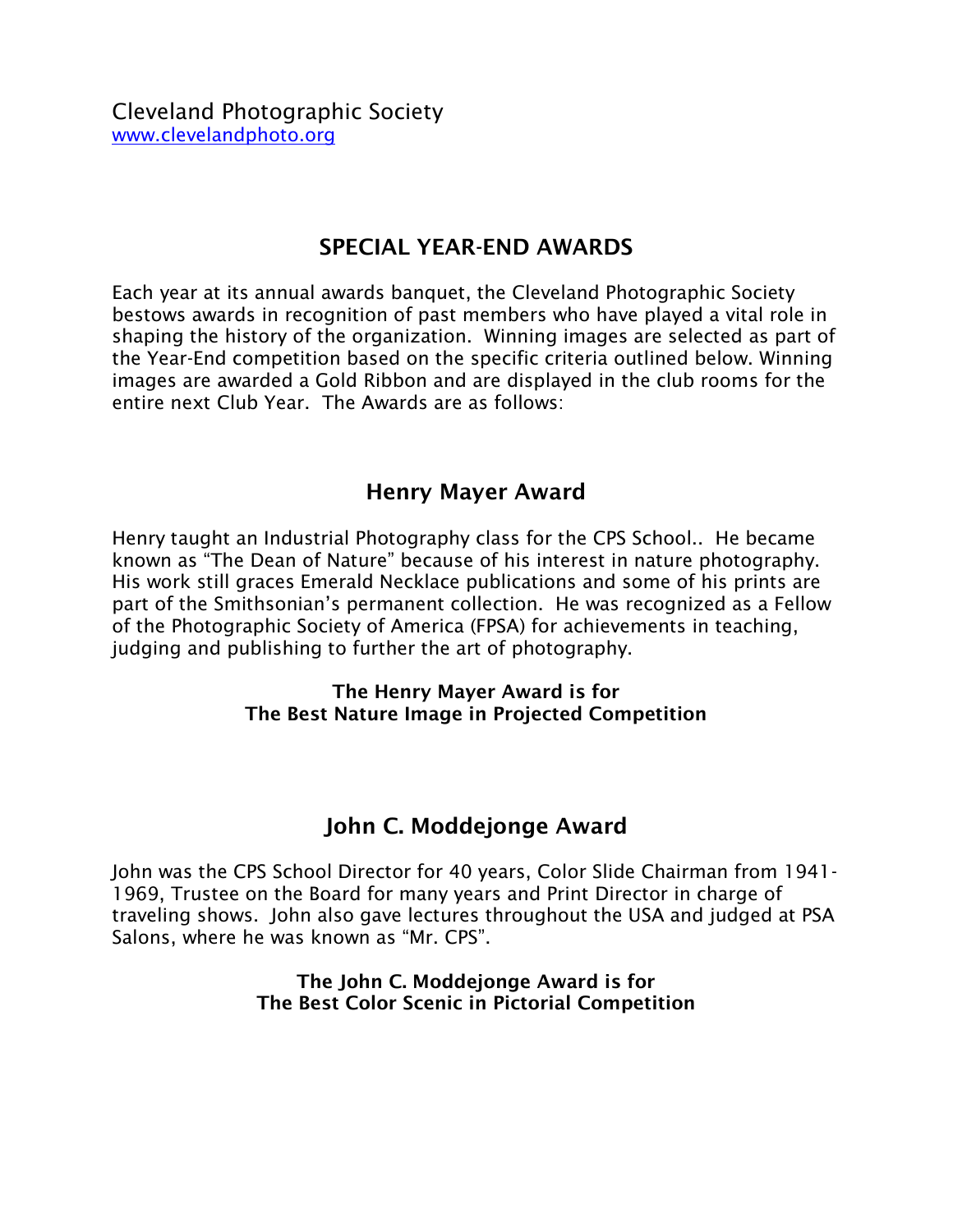### **William "Bill" Meyer Award**

Bill wore many different hats at CPS throughout his 40 years with the organization. He was President, Print Chair, School Director, Instructor and Cofounder of the Northeast Ohio Camera Club Organization. He was a Master Craftsman in Black and White photography. He was a May Show and Jewish Community Center Show Exhibitor known for his Bromoils, a mentor, and a photographer always willing to share his expertise.

#### **The William Meyer Award is for Best Scenic Nature Image in Black & White Competition**

### **Ruth Morrison Award**

Ruth was President of CPS six times between 1965 - 1988. She also acted as a CPS Board Member, CPS School Instructor, and Chair: Nature & Pictorial Competitions. Founder and teacher of the CPS School of Judging, she also found time to belong to the NEOCC Council, and was Head of the Council for 2 years.

Ruth was an avid nature photographer and dogged in her insistence that any images entered in the Nature Division have no hint of the "hand of man". Ruth was generous in sharing her methods and often took new members under her wing to encourage them in the art of photography. Her award reflects her insistence on no "hand of man",

including photographs taken in zoos or any artificial setting.

#### **The Ruth Morrison Award is for Best Authentic Nature Image**

### **The "Charlie" Award**

Charlie Cervenak was a judge for countless competitions at CPS over a period covering at least 15 years. Although a club member for only a year before his untimely passing, in his brief tenure he became a Board Member and the driving force behind the "Basic Digital Photography Class". An avid eagle watcher, Charlie would rise every Wednesday morning at 4:00 a.m. to check the nests to which he was assigned during the periods of mating, egg sitting and nurturing of the young eaglets. He was full of life, funny, creative, and made all feel a part of his family with his photos and stories of his grandson, Max.

> **The "Charlie" Award is for Best image in People Competition**